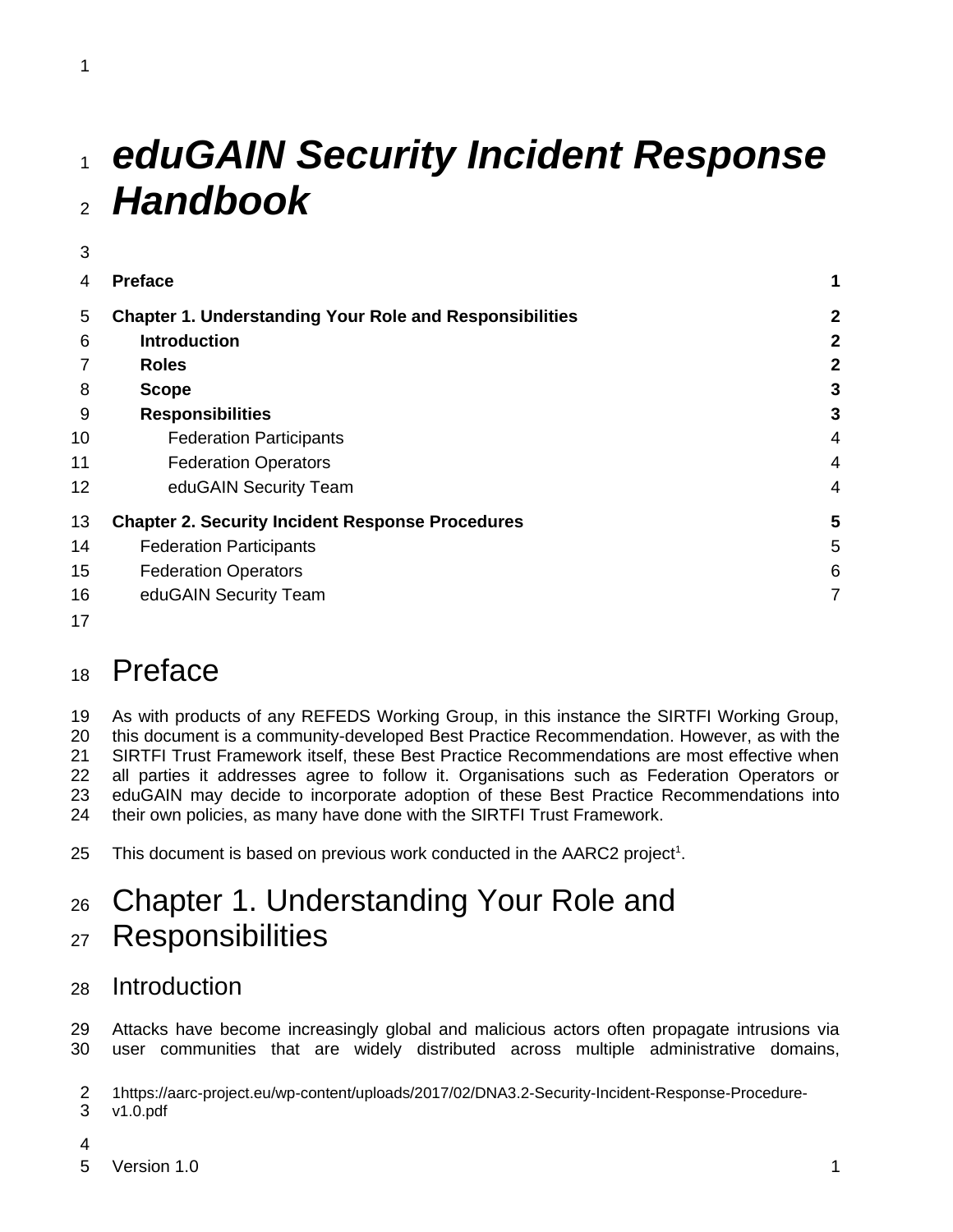- geographical locations and sectors. As we connect our research infrastructures, educational 31
- identity services and user communities worldwide, it has become imperative that we respond accordingly in order to ensure sufficient trust and maintain reputation and operations. 32 33
- This document defines the roles and responsibilities of those taking part in the Security Incident Response process when a Federation Participant suspects a security incident and has reason 34 35
- to believe that Federation Participants outside its origin federation may be affected. 36
- A **Security incident** is a suspected or confirmed violation of an explicit or implied security policy. 37 38
- This document is aimed at minimising the impact of security incidents in the eduGAIN federated environment. The objective is to ensure that all security incidents are investigated as fully as possible and that Federation Participants promptly report any suspected incident that may pose a risk to other Federation Participants. Security incidents are to be treated as serious matters 39 40 41 42
- and their investigation resourced appropriately. 43

#### <span id="page-1-1"></span>Roles 44

- **Federation Operators** are the entities operating the federations that are members of eduGAIN, 45
- as listed in<https://technical.edugain.org/status>. 46
- **Federation Participants** operate the entities that belong to or are accessible via any eduGAIN 47
- member federation, including Service Providers, Identity Providers, Attribute Authorities, 48
- Research Community AAIs, identity and service provider Proxies, or e-Infrastructures. 49
- Federation Participants that are directly published in eduGAIN are listed in 50
- <https://technical.edugain.org/entities/>(note that this list does not necessarily include entities 51
- behind Proxies). 52
- The **eduGAIN Security Team<sup>[2](#page-1-2)</sup> manages incident response at the inter-federation level** 53
- providing security coordination between federations. 54

### <span id="page-1-0"></span>Scope 55

- The procedures below should be followed when trustworthy operation of the federation is in 56
- question. More specifically, this document applies to all suspected federated security incidents 57
- unless their extent is known, contained within one federation and cannot affect any other party. 58
- In addition to federated identities, threats to federated entities such as Identity Providers, 59
- Service Providers and Attribute Authorities are also in scope. 60
- This document defines the role of the eduGAIN Security Team as a central coordinator when 61
- multiple administrative domains (within one or spanning multiple federations) are 62
- suspected to be affected by an ongoing incident. 63
- Nothing in these procedures is meant to restrict the flow of information among Federation 64
- Participants, Federation Operators and external parties. Likewise, nothing in these procedures 65
- is meant to supersede established Federation Participant or Federation Operator incident 66
- response policies or procedures. They are, however, intended to augment local procedures 67
- when an incident may extend beyond the local domain. 68
- <span id="page-1-2"></span>2https://edugain.org/edugain-security/ 7
- 8
- Version 1.0 2 9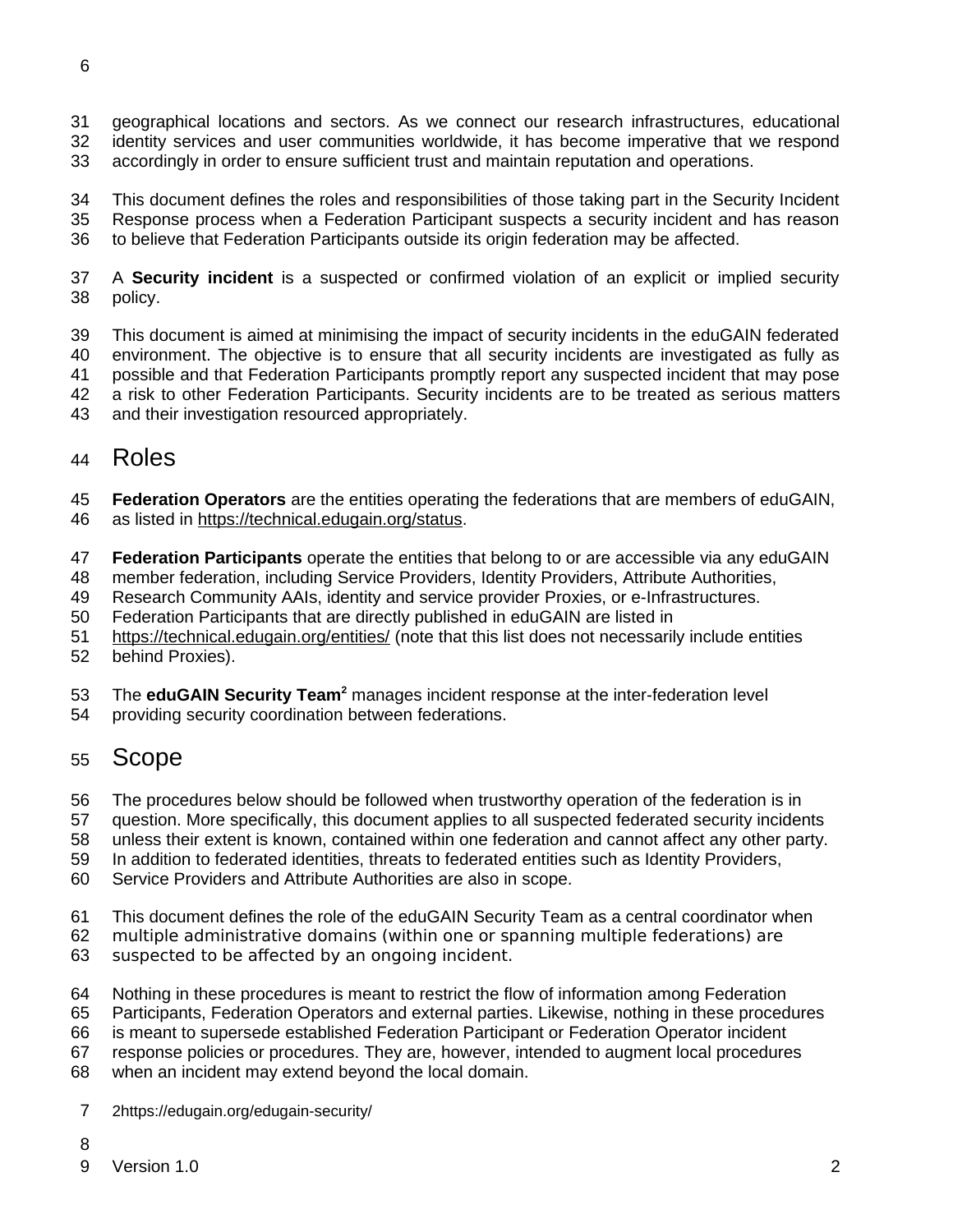- Federation Participants that support the Sirtfi framework<sup>[3](#page-2-3)</sup> will receive full Incident Response 69
- information and support. Federation Participants that do not support Sirtfi may receive limited 70
- information and support. 71

## <span id="page-2-2"></span>Responsibilities 72

Federation Participants, Federation Operators and the eduGAIN Security Team are mutually responsible for diagnosing and resolving the ongoing security incident by ensuring that it is 73 74

contained, coordinating the response between the affected parties, tracking the progress of the 75

- incident response process, disseminating information and providing expertise and guidance. 76
- Federation Operators and the eduGAIN Security Team are expected to marshal concerned 77
- Federation Participants and Federation Operators to participate in the response to a security 78
- incident. 79
- Federation Participants report in-scope incidents to their Federation Operators, and Federation 80
- Operators report in-scope incidents to the eduGAIN Security Team. Centralising incident 81
- awareness in this manner improves the chance that other affected parties can be identified and 82

alerted sooner than might otherwise occur, much as a University CSIRT would wish 83

departments within the University to notify them rather than silently resolve just that portion of 84

- the incident visible within their department. 85
- <span id="page-2-1"></span>Federation Participants 86
- Federation Participants follow the Security Incident Response Procedures for Federation Participants (in Chapter 2 below). 87 88
- Depending on their expertise and available resources, Federation Participants can also choose to lead the international investigation and coordination of the response to the security incident. 89 90
- For Federation Participants supporting the Sirtfi framework, the Sirtfi security contact is the channel to engage their incident response team. 91 92
- <span id="page-2-0"></span>Federation Operators 93
- Federation Operators follow the Security Incident Response Procedures for Federation Operators (in Chapter 2 below). 94 95
- This role is fulfilled by the security contact point identified in their federation profile published in 96
- the eduGAIN Member Database. If security contact information is not available then the 97
- federation general contacts are used. 98
- In order to fulfil this role adequately, Federation Operators may be supported by Federation Participants, external parties, Research Communities, or e-Infrastructure security teams, as appropriate. 99 100 101

#### <span id="page-2-3"></span>3https://refeds.org/sirtfi 11

version 1.0 3 13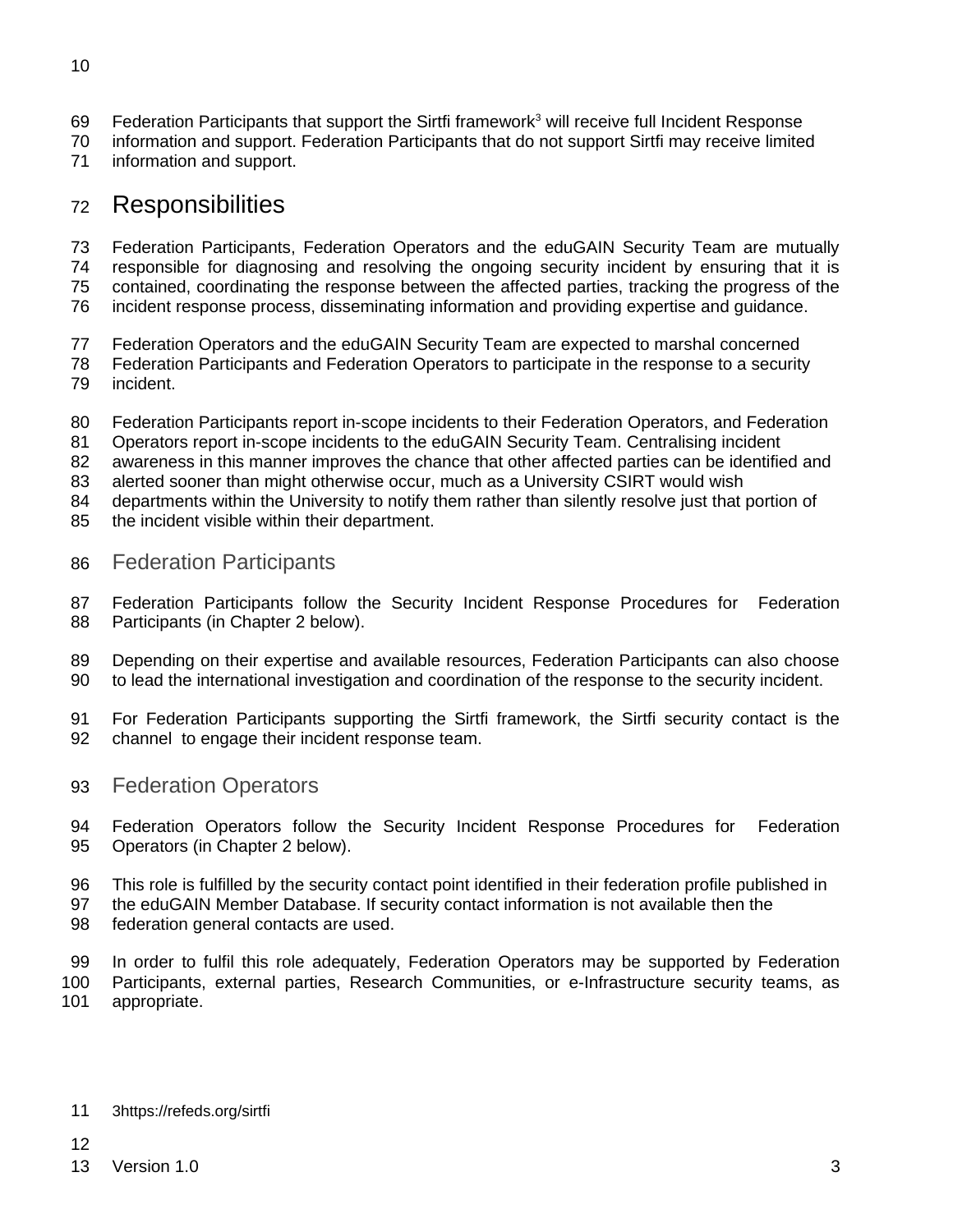#### <span id="page-3-2"></span>eduGAIN Security Team 102

The eduGAIN Security Team follows the Security Incident Response Procedures for the eduGAIN Security Team (in Chapter 2 below). 103 104

While each Federation Operator and Federation Participant provides security support within their respective domain of responsibility, inter-federation security remains a collective responsibility. 105 106 107

The eduGAIN Security Team supports this responsibility by providing a central contact and support point for security incidents. Its mission is to assist the community by coordinating the investigation and resolution of suspected security incidents that affect Federation Operators and Federation Participants. This includes notifying Federation Participants and Federation Operators or any other relevant party about attacks potentially affecting them. 108 109 110 111 112

The expertise and experience accumulated by the eduGAIN community as it defends against attacks is invaluable. The eduGAIN Security Team ensures that lessons learned, statistics and other useful information are disseminated appropriately to improve our security posture as a global, united community. 113 114 115 116

# <span id="page-3-1"></span>Chapter 2. Security Incident Response Procedures 117

The procedures below use the Traffic Light Protocol<sup>[4](#page-3-3)</sup> (TLP) to mark information being shared 118

according to its sensitivity and the audience with whom it may be shared. Specified TLP rules 119

- have to be strictly abided during any communication. 120
- If a suspected security incident is discovered to be a false positive, the procedure may be stopped after appropriate notification of the involved parties. 121 122
- All actions detailed below are understood to be on a best-effort basis and that some parties at times may not be able to do all that is specified by the procedure. 123 124
- Identifying the cause of security incidents is essential to prevent them from reoccurring. The 125
- time and effort invested in doing so should be commensurate with the scale of the problem and 126
- with the potential damage and risks faced by affected parties. 127
- In the event of conflict between this procedure and other applicable policies or procedures for 128
- your organisation, local policies and procedures take precedence. If for any reason this 129
- procedure cannot be followed, the security contact of the Federation Operator (for Federation 130
- Participants) or the eduGAIN Security Team (for Federation Operators) must be notified. 131

#### <span id="page-3-0"></span>Federation Participants 132

- 1. Follow all security incident response procedures established for your organisation and your federation. 133 134
- 2. Initial incident response: 135
- <span id="page-3-3"></span>[4 https://www.first.org/tlp/](https://www.first.org/tlp/) 15
- 16
- Version 1.0 4 17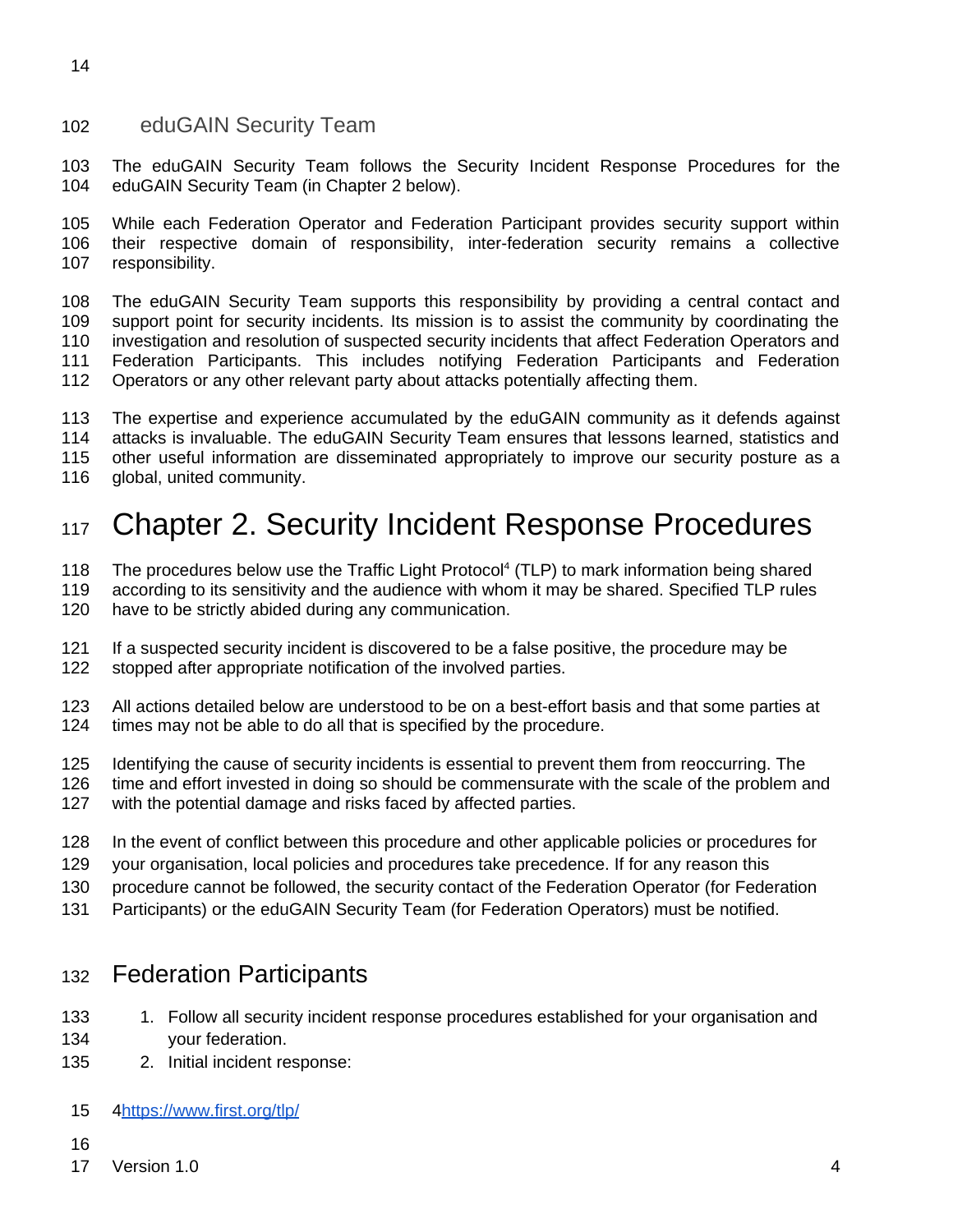- a. Contain the security incident to avoid further propagation to other entities, while preserving evidence and logs. Record all actions taken, along with an accurate timestamp. b. Report on all suspected ongoing security incidents posing a risk to any Federation Participants within or outside your own federation to your Federation Operator as soon as possible, but within one local working day of becoming aware of the suspected incident. 3. In collaboration with your Federation Operator, ensure that all affected Federation Participants are notified, including those belonging to other federations. Include relevant information, when possible, to allow them to take action. 4. Investigate and coordinate the resolution of suspected security incidents within your domain of operation and keep the Federation Operator and other involved parties updated appropriately. 5. Announce suspension of service (if applicable) to your Federation Operator, in accordance with federation practices. 6. Perform appropriate investigation, system analysis and forensics and strive to understand the cause of the security incident and its full extent. 7. Share additional information as often as necessary to keep all affected parties up-to-date with the status of the security incident and enable them to investigate and take action should new information appear. It is strongly encouraged for such updates to occur at regular intervals, to include the time of the next update within each update and to issue a new update sooner if significant new information is available. 8. Respond to requests for assistance from others involved in the security incident within one local working day (in case of limited trust or doubt regarding the party behind a given request, involve your Federation Operator and the eduGAIN Security Team). 9. Take corrective action, restore legitimate access to service (if applicable). 10. In collaboration with your Federation Operator, produce and share a report, including lessons learned and actions taken, of the incident with all Sirtfi-compliant organisations 136 137 138 139 140 141 142 143 144 145 146 147 148 149 150 151 152 153 154 155 156 157 158 159 160 161 162 163
- in all affected federations within one month of its resolution. This report should be labelled TLP AMBER or higher. 164 165
- 11. Review and update your own organisation's documentation and procedures as necessary to prevent recurrence of the incident in the future. 166 167

The Federation Participant's Federation Operator or the eduGAIN Security Team may be contacted and involved at any time for security advice, recommendations, technical support and expertise, regardless of the severity of the suspected incident, at the discretion of and based on the needs of the Federation Participant. 168 169 170 171

## <span id="page-4-0"></span>Federation Operators 172

- 1. Follow all security incident response procedures established for your federation and for eduGAIN. 173 174
- 2. Report any suspected federated security incident unless its extent is known, contained within one federation and cannot affect any other party to the eduGAIN Security Team, as soon as possible, but within one local working day of becoming aware of the 175 176 177

19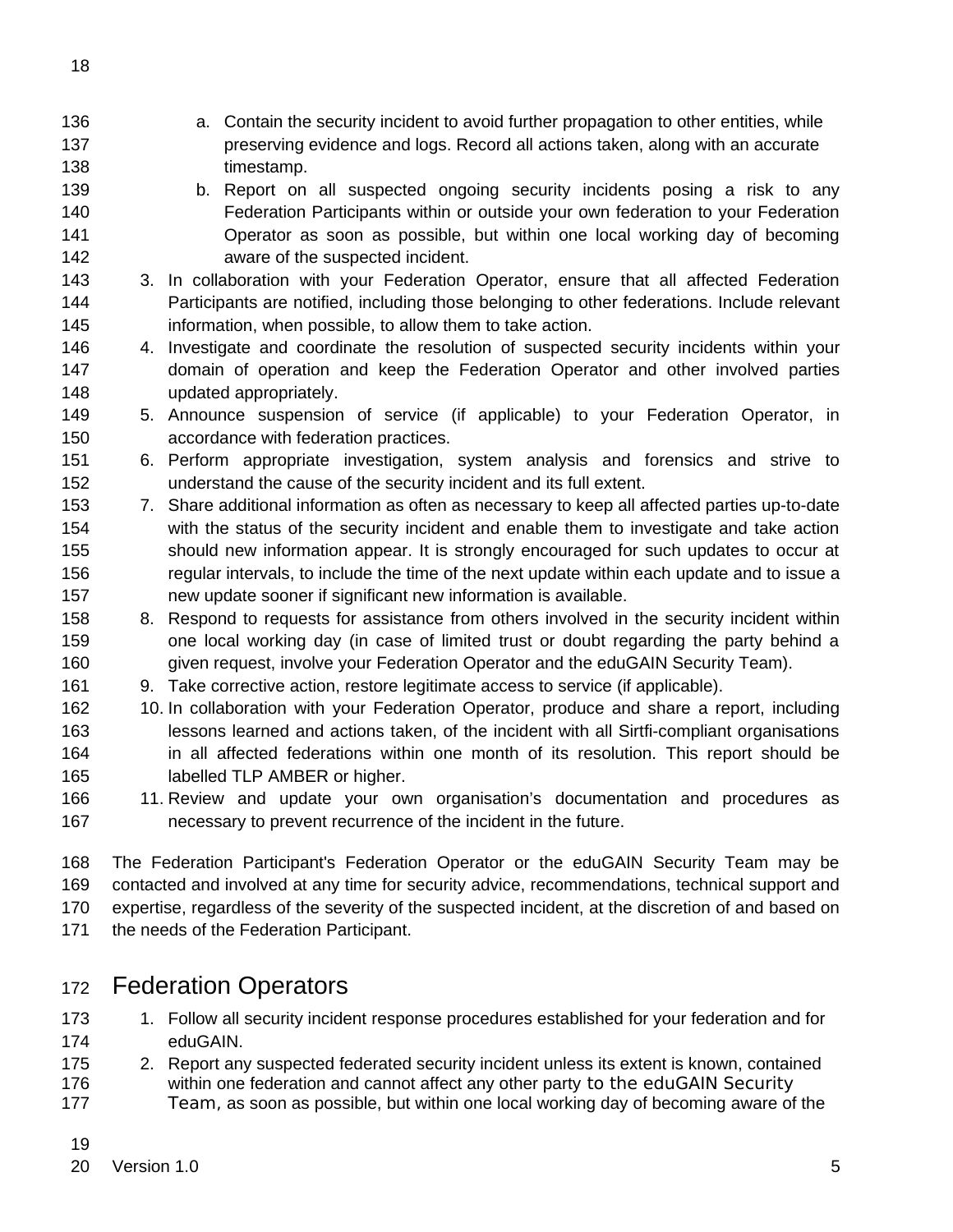| I                |  |
|------------------|--|
| ٧<br>¢<br>I<br>I |  |
|                  |  |

- suspected incident. 178
- 3. Assist Federation Participants in performing appropriate investigation, system analysis and forensics and strive to understand the cause of the security incident and its full extent. 179 180 181
- 4. In collaboration with the eduGAIN Security Team, ensure that all affected Federation Operators and Federation Participants are notified. In addition, if any other federations are affected, ensure the eduGAIN Security Team is notified, even if the affected Federation Operators have been contacted directly. 182 183 184 185
- 5. Investigate and coordinate the resolution of suspected security incidents within your domain of operation and keep the eduGAIN Security Team, Federation Participants and other involved parties updated appropriately. 186 187 188
- 6. Share additional information as often as necessary to keep all affected parties up-to-date with the status of the security incident and enable them to investigate and take action should new information appear. 189 190 191
- 7. Assist and advise Federation Participants in taking corrective action, or restoring access to services (if applicable) and legitimate user access. 192 193
- 8. In collaboration with Federation Participants and the eduGAIN Security Team, produce and share a report, including lessons learned and actions taken, of the incident with all Sirtfi-compliant organisations in all affected federations within one month of its resolution. This report should be labelled TLP AMBER or higher. 194 195 196 197
- 9. Update your own federation documentation and procedures as necessary to prevent recurrence of the incident in the future. 198 199

**The eduGAIN Security Team may be contacted and involved at any time** for security advice, recommendations, technical support and expertise, regardless of the severity of the suspected incident, at the discretion of and based on the needs of the Federation Operator. 200 201 202

## <span id="page-5-0"></span>eduGAIN Security Team 203

- 1. Act as a central contact and support point for security incidents reported by Federation Operators or Federation Participants. 204 205
- 2. Assist Federation Operators and Federation Participants to identify the cause of security incidents, which may include performing appropriate investigation, system analysis and forensics and strive to understand the cause of the security incident, as well as its full extent. 206 207 208 209
- 3. In collaboration with their respective Federation Operators, ensure all affected Federation Participants are notified via their security contact within one local working day. 210 211 212
- 4. Coordinate the investigation and resolution of suspected security incidents with affected Federation Operators and Federation Participants. 213 214
- 5. Coordinate the communication with third-parties outside of eduGAIN, if relevant. 215
- 6. Share additional information as often as necessary to keep all affected parties up-to-date with the status of the security incident and enable them to investigate and take action should new information appear. 216 217 218
- 7. Assist and advise Federation Participants and Federation Operators in taking corrective action, or restoring access to service (if applicable) and legitimate user access. 219 220
- 8. Produce and share a report of the incident, including lessons learned and actions taken, with all Sirtfi-compliant organisations in all affected federations within one month of its resolution. This report should be labelled TLP AMBER or higher. Also produce and publish a TLP WHITE version of the report. 221 222 223 224